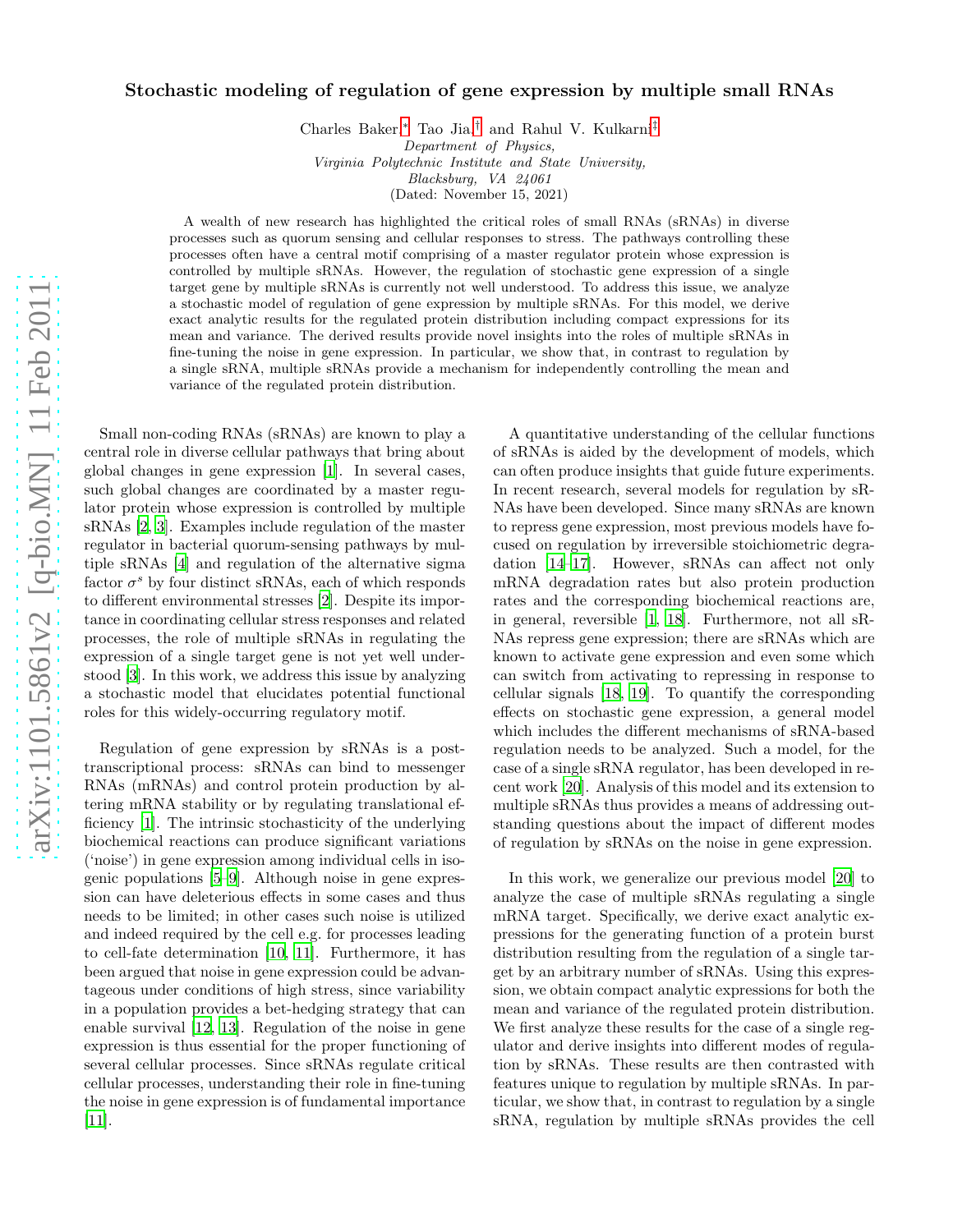

FIG. 1. Schematic illustration of regulation of gene expression by multiple sRNAs. In the full reaction scheme, there are N different regulators and the kinetic scheme is shown for the i th sRNA regulator. The association and dissociation rates for binding to the mRNA are denoted by  $\alpha_i$  and  $\beta_i$  respectively. Association results in a complex which produces proteins with rate  $k_{p_i}$  and is degraded with rate  $\mu_{c_i}$ . Note that for the mRNA to transition from one complex to another, it must first return to its unbound state before forming a new complex.

with a mechanism to independently fine-tune both the mean and variance of the regulated protein distribution.

We begin by considering protein production from a single mRNA regulated by  $N$  independent sRNAs. The corresponding reaction scheme is shown in Figure 1. The mRNA has  $N + 1$  possible states, with the states  $i =$  $1, \ldots, N$  denoting mRNA bound to the  $i<sup>th</sup>$  sRNA regulator to form complex  $i$ . For notational simplicity, we denote the unbound mRNA state as complex 0. An unbound mRNA forms complex i with rate  $\alpha_i$  and the complex can either dissociate with a rate  $\beta_i$ , decay with a rate  $\mu_{c_i}$ , or initiate protein production with a rate  $k_{pi}$ . We assume the sRNA regulators are present in large amounts such that fluctuations in their concentration can be ignored; correspondingly the rates  $\alpha_i$  are taken to be constant.

The distribution of proteins produced from a single mRNA (interacting with  $N$  sRNAs) before it decays is denoted as the protein burst distribution  $P_{b,N}(n)$ . We further define the function  $f_i(n, t)$  which denotes the probability that n proteins have been produced and the mRNA is in state  $i$  at time  $t$ . Correspondingly, the protein burst distribution,  $P_{b,N}(n)$ , can be obtained from

$$
P_{b,N}(n) = \sum_{i=0}^{N} \int_{0}^{\infty} f_i(n,t) \mu_{c_i} dt.
$$
 (1)

The time-evolution of the probabilities  $f_i(n, t)$  is governed by the Master equation

$$
\frac{\partial f_0(n,t)}{\partial t} = k_{p_0}(f_0(n-1,t) - f_0(n,t))
$$

$$
-(\mu_{c_0} + \sum_{i=1}^N \alpha_i) f_0(n,t) + \sum_{i=1}^N \beta_i f_i(n,t)
$$

$$
\frac{\partial f_i(n,t)}{\partial t} = k_{p_i}(f_i(n-1,t) - f_i(n,t))
$$

$$
-(\mu_{c_i} + \beta_i) f_i(n,t) + \alpha_i f_0(n,t) \tag{2}
$$

The initial condition corresponds to creation of a single unbound mRNA and no proteins in the system at time  $t = 0$ , i.e.  $f_0(0, 0) = 1$ . The procedure outlined in [\[20\]](#page-3-17) can now be applied to obtain the burst distribution or more precisely the corresponding generating function  $G_{b,N}(z) = \sum_{n} z^n P_{b,N}(n)$ . Specifically, defining  $F_i(z,s) = \sum_{n=1}^{\infty} z^n \int_0^{\infty} e^{-st} f_i(n,t) dt$ , we obtain the generating function using

$$
G_b(z) = \lim_{s \to 0} \sum_{i=0}^{N} (\mu_{c_i} F_i(z, s))
$$
 (3)

To present the results in a compact form, it is convenient to define the dimensionless variables  $\xi_i = \frac{k_{p_i}}{\beta_{i} + \mu_i}$  $\frac{\kappa_{p_i}}{\beta_i + \mu_{c_i}}$  and  $\omega_i = \frac{\alpha_i}{\beta_i + \mu_{c_i}}$  $\int \mu_{c_i}$  $\frac{\mu_{c_i}}{\mu_{c_0}}$  for  $i > 0$  and  $n_i = \frac{k_{p_i}}{\mu_{c_i}}$  $\frac{\kappa_{p_i}}{\mu_{c_i}}$  for  $i \geq 0$ . Now, by setting  $\omega_0 = 1$  and  $\xi_0 = 0$  we further define the 'weight functions'  $\omega_i(z) = \omega_i \frac{1}{1 + \xi_i(1-z)}$ . Note that  $\frac{1}{1 + \xi_i(1-z)}$  is the generating function of a geometric distribution with mean  $\xi_i$ .

Using the above definitions, we obtain the following exact expression for the generating function of the protein burst distribution

<span id="page-1-0"></span>
$$
G_{b,N}(z) = \frac{\sum_{i=0}^{N} \omega_i(z)}{\sum_{i=0}^{N} \omega_i(z) + \sum_{i=0}^{N} \omega_i(z) n_i(1-z)}
$$
(4)

For  $N = 0$ , i.e. the unregulated case, the generating function reduces to

<span id="page-1-1"></span>
$$
G_{b,0}(z) = \frac{1}{1 + n_0(1 - z)}\tag{5}
$$

in agreement with previous work showing that the protein burst distribution is a geometric distribution with mean  $n_0 = \frac{k_{p_0}}{\mu_{q_0}}$  $\frac{\kappa_{p_0}}{\mu_{c_0}}$  [\[20](#page-3-17), [21](#page-3-18)]. Eq. [\(4\)](#page-1-0) provides the generalization of this result for the case of  $N$  sRNA regulators using the weight functions  $\omega_i(z)$ .

An important mechanism of regulation by sRNAs corresponds to the case that sRNA binding prevents ribosome access and thus blocks translation. For the case that all the regulators act to fully repress translation, i.e.  $k_{p_i} = 0$  for  $i > 0$ , we have  $\omega_i(z) = \omega_i$ . Correspondingly, the generating function reduces to the formula for the unregulated case  $(Eq. (5))$  $(Eq. (5))$  $(Eq. (5))$  with a renormalized mean given by  $\frac{n_0}{\sum_{i=0}^{N} \omega_i}$ . This interesting observation indicates that regulation by sRNAs which function by fully repressing translation is reversible: for arbitrary concentrations of the sRNA regulator, by appropriately adjusting the parameter  $k_{p_0}$  (e.g. by adjusting the concentration of ribosomes), the regulated protein distribution in the presence of sRNAs can be made identical to the distribution for the unregulated case (prior to introduction of the sR-NAs).

For the general case, the generating function can be recast in a form that shows that the protein burst distribution is a mixture of  $N+1$  geometric distributions [\[20\]](#page-3-17).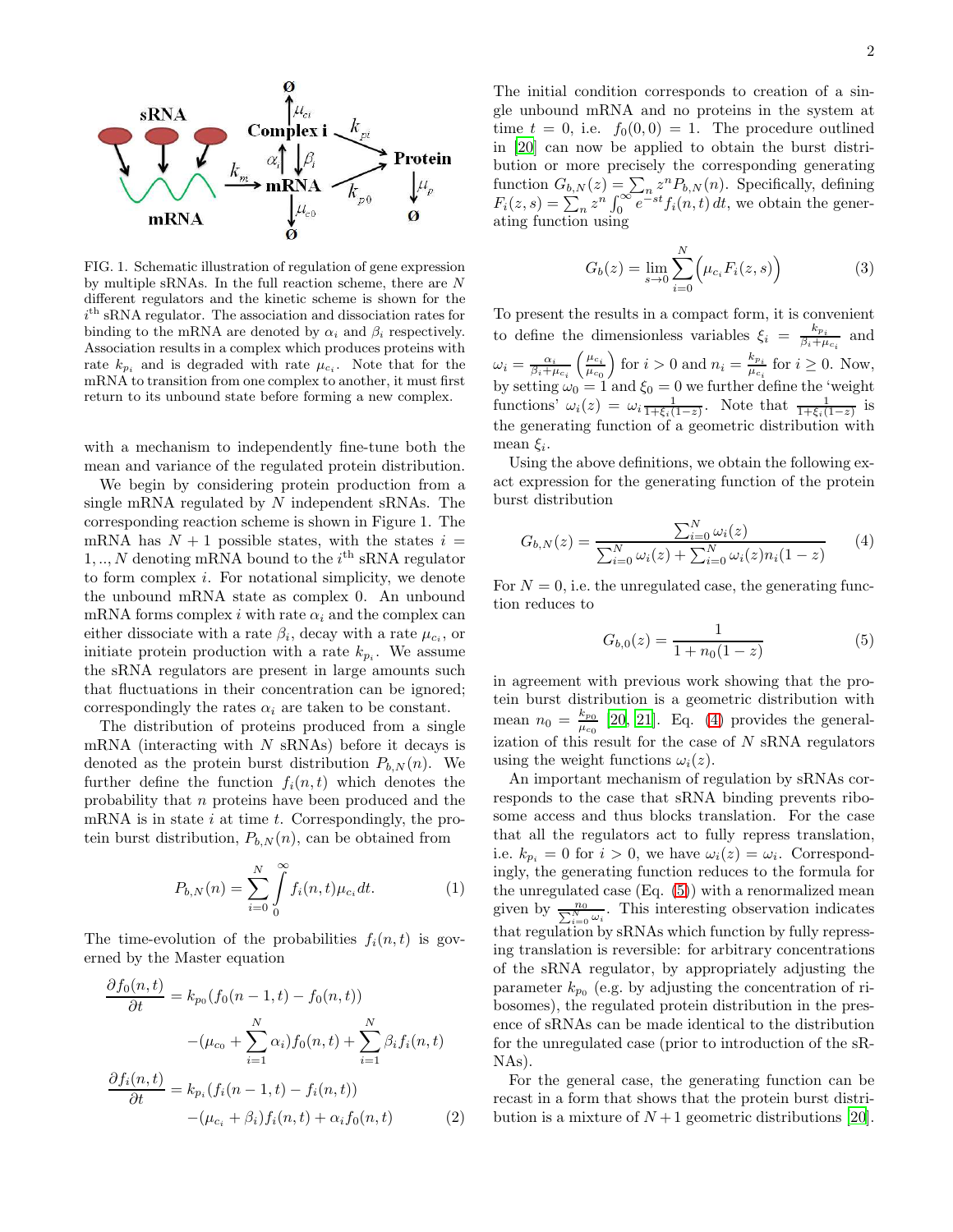However, the corresponding expression, even for the case of  $N = 2$ , is too complex to be reproduced here. On the other hand, using Eq. [\(4\)](#page-1-0), compact analytic expressions for the mean,  $n_{b_N}$ , and squared coefficient of variance,  $\sigma_{b_N}^2/n_{b_N}^2$  can be derived. The mean (scaled by the unregulated mean) is given by

<span id="page-2-0"></span>
$$
\frac{n_{b_N}}{n_{b_0}} = 1 + F_N \tag{6}
$$

and the noise strength (squared coefficient of variance) is given by

<span id="page-2-1"></span>
$$
\frac{{\sigma_{b_N}}^2}{n_{b_N}^2} = 1 + \frac{1}{n_{b_N}} + Q_N \tag{7}
$$

where

$$
F_N = \frac{\sum_{i=0}^{N} \omega_i (n_i - n_0)}{\sum_{i=0}^{N} \omega_i n_0}
$$
  

$$
Q_N = \frac{\sum_{i,j=0}^{N} \omega_i \omega_j (\xi_i - \xi_j)(n_i - n_j)}{\left(\sum_{i=0}^{N} \omega_i n_i\right)^2}
$$

Note that the signs of  $F_N$  and  $Q_N$  characterize the impact of the sRNAs on the regulated protein distribution. Specifically, the unregulated case has mean  $n_{b_0}$ ; thus  $F_N < 0$  corresponds to repression whereas  $F_N > 0$ corresponds to activation. Similarly, an unregulated protein burst distribution with mean  $n_{b_N}$  has a squared coefficient of variance  $1 + 1/n_{b_N}$ ; thus, when  $Q_N < 0$  we have noise reduction whereas  $Q_N > 0$  corresponds to increased noise strength (relative to an unregulated burst distribution with the same mean).

We now focus on using Eq. [\(6\)](#page-2-0) and Eq. [\(7\)](#page-2-1), to elucidate interesting features for the case of regulation by a single sRNA, i.e.  $N = 1$ . Note that all of the variables in the expressions for the mean and noise strength are always positive (or zero) except for the term  $(n_1 - n_0)$ . Thus, the sign of  $F_1$  and  $Q_1$  is determined completely by  $\Delta_{10} = n_1 - n_0$ . When  $\Delta_{10} > 0$  both the mean and the noise strength are higher than their unregulated values. Similarly, when  $\Delta_{10}$  < 0 both the mean and the noise strength are lower than the corresponding unregulated values (except for the case  $\xi_i = 0$  for which the noise strength is identical to an unregulated distribution with the same mean). In either case, we note that, for a single sRNA regulator, there is a coupling between the mean and noise strength of the regulated burst distribution such that both cannot be tuned independently, e.g. a decrease in the mean cannot be associated with an increase in the noise strength.

In contrast to the case of regulation by a single sRNA, in the case of regulation by multiple sRNAs, the mean and noise of the protein distribution can be tuned independently. The deviation of the mean from its unregulated value depends solely upon terms of the form



FIG. 2. Contour plots for the percent change in the mean and noise strength of a two regulator system from the corresponding unregulated values as a function of  $k_{p_1}$  and  $k_{p_2}$ . (a) Mean: Plot of  $f(k_{p_1}, k_{p_2}) = \frac{n_{b_2} - n_{b_0}}{n_b}$  $\frac{a_2 - n_{b_0}}{n_{b_0}} \cdot 100\%$ . Note that along the contour  $f(k_{p_1}, k_{p_2}) = -20\%$  the noise strength changes from less than −5% to over 70%. (b) Noise Strength: Plot of  $g(k_{p_1}, k_{p_2}) = \frac{Q_2}{1+1/n_{b_2}} \cdot 100\%.$  Note that  $g(k_{p_1}, k_{p_2})$  contains contours that sweep out a large portion of the plotted  $(k_{p_1}, k_{p_2})$  state space. By proportionally changing the  $k_p$  values corresponding to the two regulators, the noise strength can be varied while maintaining the same mean value. The parameters used were  $k_{p_0} = 50, \mu_{c_0} = 1, \mu_{c_1} = 4.5, \mu_{c_2} = 4.5,$  $\beta_1 = 1, \beta_2 = 0.5, \alpha_1 = 2 \text{ and } \alpha_2 = 2.$ 

 $\Delta_{i0} = n_i - n_0$ . On the other hand, considering the general form of the noise strength for  $N > 1$ , we have terms of the form  $\tilde{\Delta}_{ij} = (\xi_i - \xi_j)(n_i - n_j)$  that contribute to the deviation from the corresponding unregulated value. Thus, for appropriately chosen parameters, two sRNAs can be used to tune both the mean and variance of the regulated protein distribution as discussed below.

Consider the case of regulation by 2 sRNAs that are maintained at some fixed cellular concentrations. A new mRNA target for these sRNAs can arise from the evolution of appropriate sRNA binding sites on the mRNA sequence. For the new target, we assume that the parameters  $k_{p_1}$  and  $k_{p_2}$  can be tuned based on changes in the sequence and location of the sRNA binding sites. The corresponding variation in the mean and noise strength is shown in Fig. 2. Note that by maintaining a linear relationship between  $k_{p_1}$  and  $k_{p_2}$ , the mean of the regulated protein distribution can be left unchanged; however, the noise strength can be tuned over a large range. For example, for some choices of the parameters, the mean can be fixed and the noise strength can be varied by over 100% relative to the unregulated distribution (see Fig. 2). In this context, it is interesting to note that it has been observed that several sRNAs have a minimal effect on the mean levels of their regulatory targets. For such targets, sRNAs could be functioning primarily as modulators of noise while giving rise to only a minimal change in mean levels due to regulation [\[11\]](#page-3-10). Our results provide quantitative insight into how such regulation can be implemented using multiple sRNA regulators.